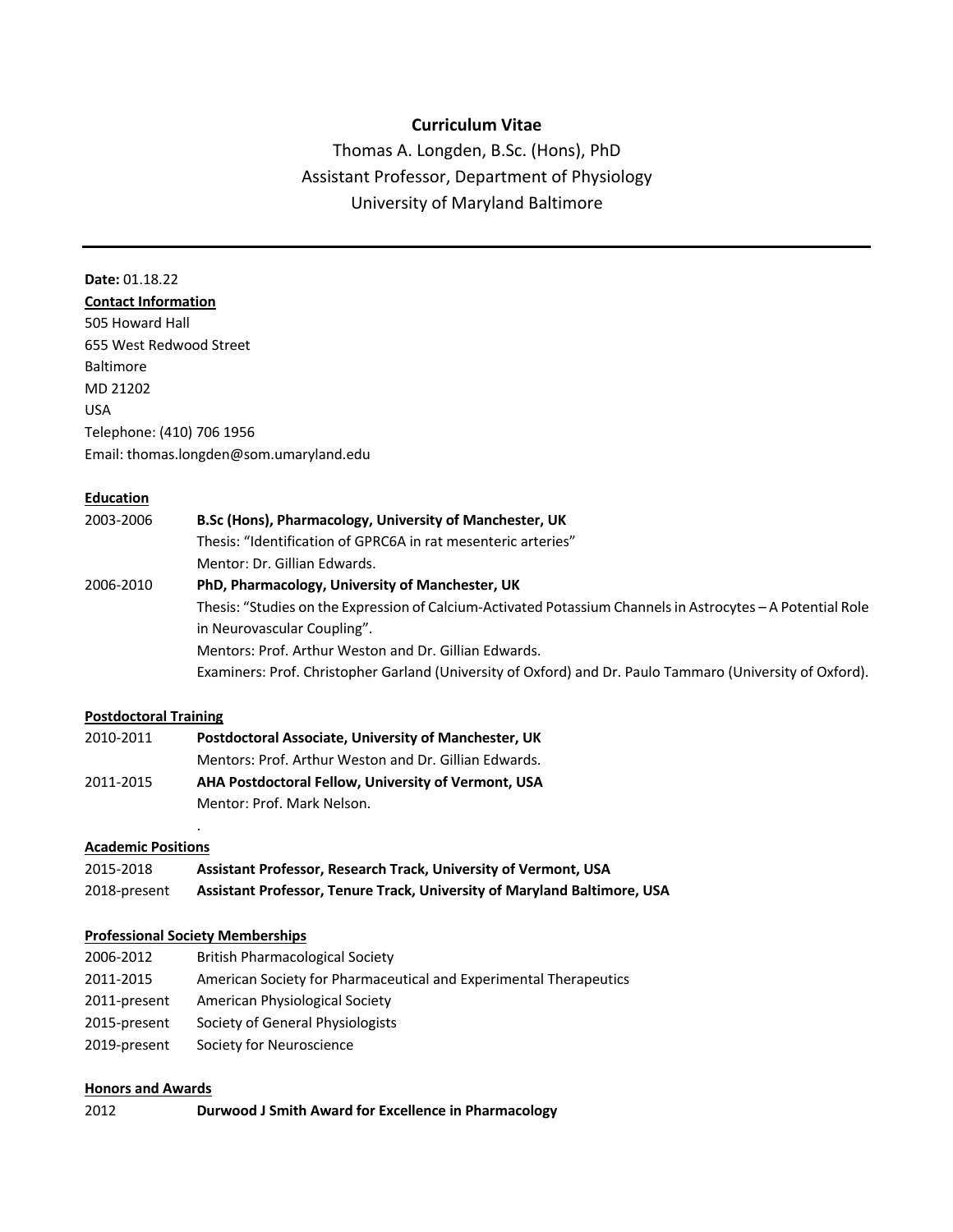|      | Best presentation. University of Vermont Annual Pharmacology Retreat.                       |
|------|---------------------------------------------------------------------------------------------|
| 2012 | <b>ASPET Young Scientist Travel Award</b>                                                   |
|      | Experimental Biology 2012.                                                                  |
| 2013 | Durwood J Smith Award for Excellence in Pharmacology                                        |
|      | Best presentation. University of Vermont Annual Pharmacology Retreat.                       |
| 2014 | Durwood J Smith Award for Excellence in Pharmacology                                        |
|      | Best presentation. University of Vermont Annual Pharmacology Retreat.                       |
| 2014 | Cardiovascular Pharmacology Postdoc Competition, first runner-up                            |
|      | American Society for Pharmacology and Experimental Therapeutics. Experimental Biology 2014. |
| 2015 | <b>Symposium Award winner</b>                                                               |
|      | Best poster. Society of General Physiologists Annual Meeting 2015.                          |
| 2015 | <b>Cardiovascular Research Institute of Vermont Travel Award</b>                            |
|      | Experimental Biology 2015.                                                                  |
| 2015 | <b>Cardiovascular Research Institute of Vermont Travel Award</b>                            |
|      | Society of General Physiology 2015 Annual Meeting.                                          |
| 2015 | Japanese Microcirculatory Society Travel Award                                              |
|      | 10 <sup>th</sup> World Congress for Microcirculation.                                       |
| 2016 | <b>Society of General Physiology Travel Award</b>                                           |
|      | Society of General Physiology 2016 Annual Meeting.                                          |
| 2016 | Cardiovascular Research Institute of Vermont Young Investigator Award                       |
|      | Society of General Physiologists 2016 Annual Meeting.                                       |
| 2020 | <b>NIH Director's New Innovator Award</b>                                                   |

#### **Administrative Service**

| Member, Cardiovascular Research Institute of Vermont Early Career Advisory Committee. |  |  |
|---------------------------------------------------------------------------------------|--|--|
| Qualifying Exam Committee, Kevin Herold, Program in Molecular Medicine                |  |  |
| Faculty Advisory Committee, Brent Stewart, Program in Neuroscience                    |  |  |
| Member, GPLS award committee, Program in Neuroscience representative                  |  |  |
| Alternate representative on the School of Medicine Council                            |  |  |
| SOM Career and Professional Development Office NRSA Mock Study Section                |  |  |
| Member, Program in Molecular Medicine Admissions Committee                            |  |  |
| Qualifying Exam Committee, Kristen Montgomery, Program in Neuroscience                |  |  |
| Qualifying Exam Committee, Bosung Shim, Program in Molecular Medicine                 |  |  |
| Faculty Advisory Committee, Dominic Isaacs, Program in Neuroscience                   |  |  |
| Thesis Committee, Mashhood Wani, Program in Molecular Medicine                        |  |  |
| Judicial Board                                                                        |  |  |
| Qualifying Exam Committee, Emily DeMarco, Program in Neuroscience                     |  |  |
| Qualifying Exam Committee, Taylor Crawford, Program in Molecular Medicine             |  |  |
| Faculty Advisory Committee, Ruchael McNair, Program in Neuroscience                   |  |  |
| Faculty Advisory Committee, Alexandra Falls, Program in Neuroscience                  |  |  |
| Thesis Committee, Bosung Shim, Program in Molecular Medicine                          |  |  |
| Thesis Committee, Alexa Blanchard, Program in Molecular Medicine                      |  |  |
|                                                                                       |  |  |

### **Local and National**

2007-2010 British Pharmacological Society Young Pharmacologists Committee.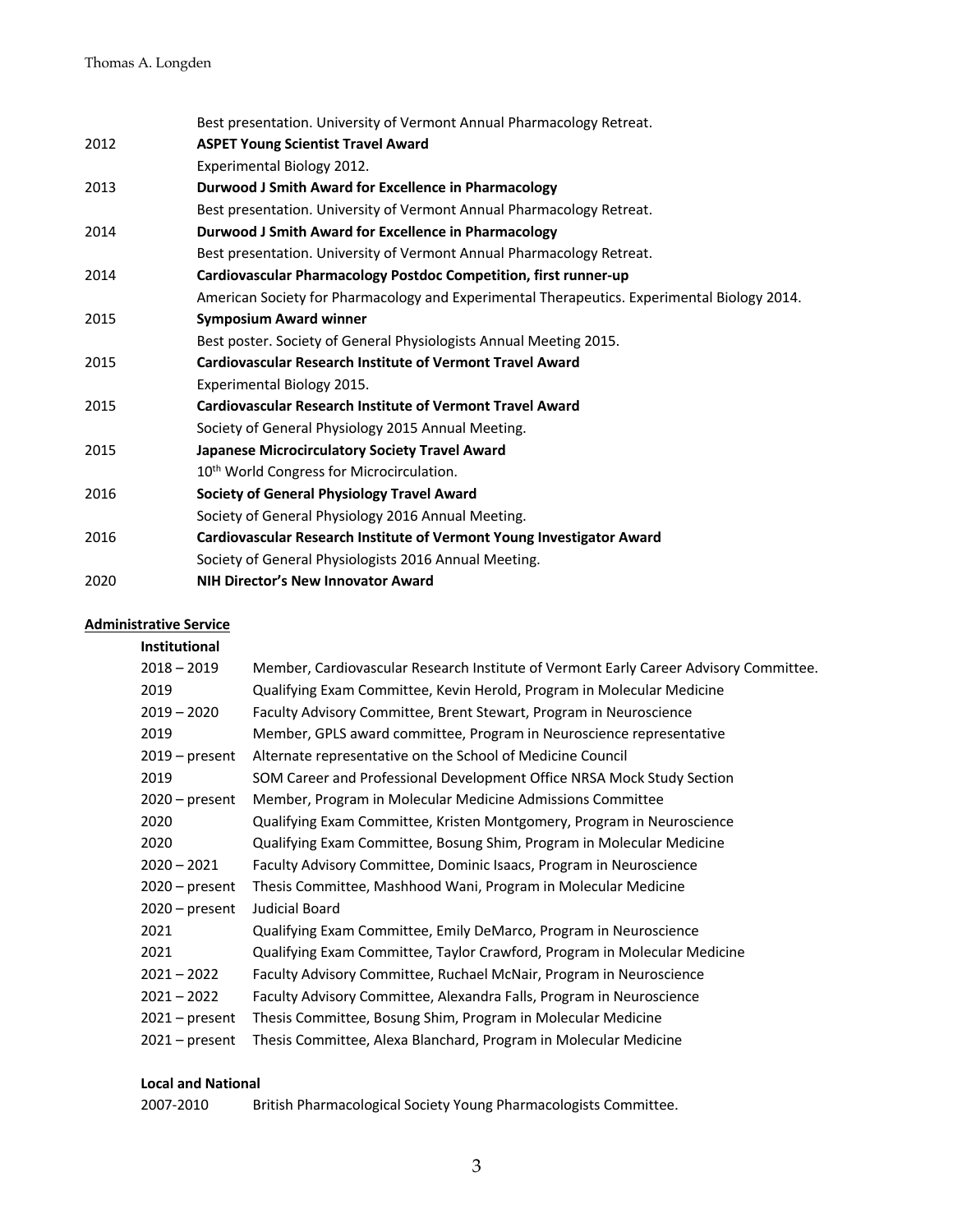# Thomas A. Longden

| 2011-Present                                                               | Ad hoc journal peer review:                                                                                                                |                                                                                 |  |  |
|----------------------------------------------------------------------------|--------------------------------------------------------------------------------------------------------------------------------------------|---------------------------------------------------------------------------------|--|--|
|                                                                            | Advances in Pharmacology (1)                                                                                                               | Journal of Vascular Research (1)                                                |  |  |
|                                                                            | American Journal of Physiology (2)                                                                                                         | Journal of Physiology (2)                                                       |  |  |
|                                                                            | <b>British Journal of Pharmacology (13)</b>                                                                                                | Microcirculation (3)                                                            |  |  |
|                                                                            | Cardiovascular Research (1)                                                                                                                | Nature Communications (1)                                                       |  |  |
|                                                                            | Experimental Physiology (1)                                                                                                                | Neurosignals (1)                                                                |  |  |
|                                                                            | Frontiers (2)                                                                                                                              | Physiological Reports (2)                                                       |  |  |
|                                                                            | Function (1)                                                                                                                               | Proceedings of the National Academy of Sciences (2)                             |  |  |
|                                                                            | Hypertension (1)                                                                                                                           | Vascular Pharmacology (1)                                                       |  |  |
|                                                                            | Journal of Cerebral Blood Flow and Metabolism (4)                                                                                          |                                                                                 |  |  |
| 2012-2014                                                                  | Postdoctoral Representative for the Society for Neuroscience, Vermont Chapter.                                                             |                                                                                 |  |  |
| 2017                                                                       | Reviewer, French National Research Agency.                                                                                                 |                                                                                 |  |  |
| 2017                                                                       | Guest Editor, Microcirculation Special Themed Issue, January 2017.                                                                         |                                                                                 |  |  |
| 2017                                                                       | Member, 11 <sup>th</sup> World Congress for Microcirculation Scientific Advisory Committee.                                                |                                                                                 |  |  |
| 2018                                                                       | Reviewer, American Heart Association/Allen Brain Health Initiative.                                                                        |                                                                                 |  |  |
| 2018-2019                                                                  | Conference organizer, SMUG 2019, Experimental Biology 2019 Satellite, Orlando FL.                                                          |                                                                                 |  |  |
| 2018                                                                       | Member, ISRA 2020 Scientific Advisory Committee.                                                                                           |                                                                                 |  |  |
| 2019                                                                       | Reviewer, National Science Foundation.                                                                                                     |                                                                                 |  |  |
| 2019                                                                       | Reviewer, American Heart Association.                                                                                                      |                                                                                 |  |  |
| 2019 - Present                                                             | Reviewing Editor, Frontiers in Physiology.                                                                                                 |                                                                                 |  |  |
| 2019 - Present                                                             |                                                                                                                                            |                                                                                 |  |  |
| 2020 - Present                                                             | Treasurer, Greater Baltimore Society for Neuroscience<br>Editorial Board Member, Microcirculation                                          |                                                                                 |  |  |
| 2020                                                                       |                                                                                                                                            |                                                                                 |  |  |
|                                                                            | Session Chair, "Signals and the pathogenesis of vascular disease." Vascular Biology 2020, North<br>American Vascular Biology Organization. |                                                                                 |  |  |
| 2021                                                                       | Reviewer, NIH Special Emphasis Panel September 2021, Cellular and Molecular Neuroscience.                                                  |                                                                                 |  |  |
| 2022                                                                       | Reviewer, American Heart Association Career Development Award.<br>Reviewer, MPower Seed Grant Challenge.                                   |                                                                                 |  |  |
|                                                                            |                                                                                                                                            |                                                                                 |  |  |
|                                                                            |                                                                                                                                            |                                                                                 |  |  |
| <b>Teaching</b>                                                            |                                                                                                                                            |                                                                                 |  |  |
| 2006-2010                                                                  | Postgraduate Demonstrator, University of Manchester, UK.                                                                                   |                                                                                 |  |  |
| 2015-2016                                                                  | Lecturer, Molecular Physiology and Biophysics (MPBP301)                                                                                    |                                                                                 |  |  |
|                                                                            | 10 1st-2 <sup>nd</sup> year graduate students - 3 contact hours/year.                                                                      |                                                                                 |  |  |
| Lecturer, Topics in Molecular and Cellular Pharmacology (PHARM290)<br>2017 |                                                                                                                                            |                                                                                 |  |  |
|                                                                            | 40 $2^{nd}$ year undergraduate students $-$ 3 contact hours.                                                                               |                                                                                 |  |  |
| 2017                                                                       | Lecturer, Neuropsychopharmacology (PSYS316)                                                                                                |                                                                                 |  |  |
|                                                                            | 40 $3^{\text{rd}}$ year undergraduate students $-$ 3 contact hours.                                                                        |                                                                                 |  |  |
| 2018                                                                       | Lecturer, Topics in Molecular and Cellular Pharmacology (PHARM290)                                                                         |                                                                                 |  |  |
|                                                                            | 40 $2^{nd}$ year undergraduate students - 3 contact hours.                                                                                 |                                                                                 |  |  |
| 2019                                                                       | GPLS 601 Mechanisms in Biomedical Sciences Core Course                                                                                     |                                                                                 |  |  |
|                                                                            | - Sorting in the Trans Golgi Network and Targeted Delivery of Membrane Proteins                                                            |                                                                                 |  |  |
|                                                                            | Lecturer and paper sponsor $-3$ contact hours.                                                                                             |                                                                                 |  |  |
| 2020                                                                       | GPLS 601 Mechanisms in Biomedical Sciences Core Course                                                                                     |                                                                                 |  |  |
|                                                                            | - Protein Trafficking in the ER                                                                                                            |                                                                                 |  |  |
|                                                                            | - Vesicle Trafficking Mechanisms and Exocytosis                                                                                            |                                                                                 |  |  |
|                                                                            |                                                                                                                                            | - Sorting in the Trans Golgi Network and Targeted Delivery of Membrane Proteins |  |  |
|                                                                            |                                                                                                                                            |                                                                                 |  |  |
|                                                                            | Lecturer and paper sponsor $-8$ contact hours                                                                                              |                                                                                 |  |  |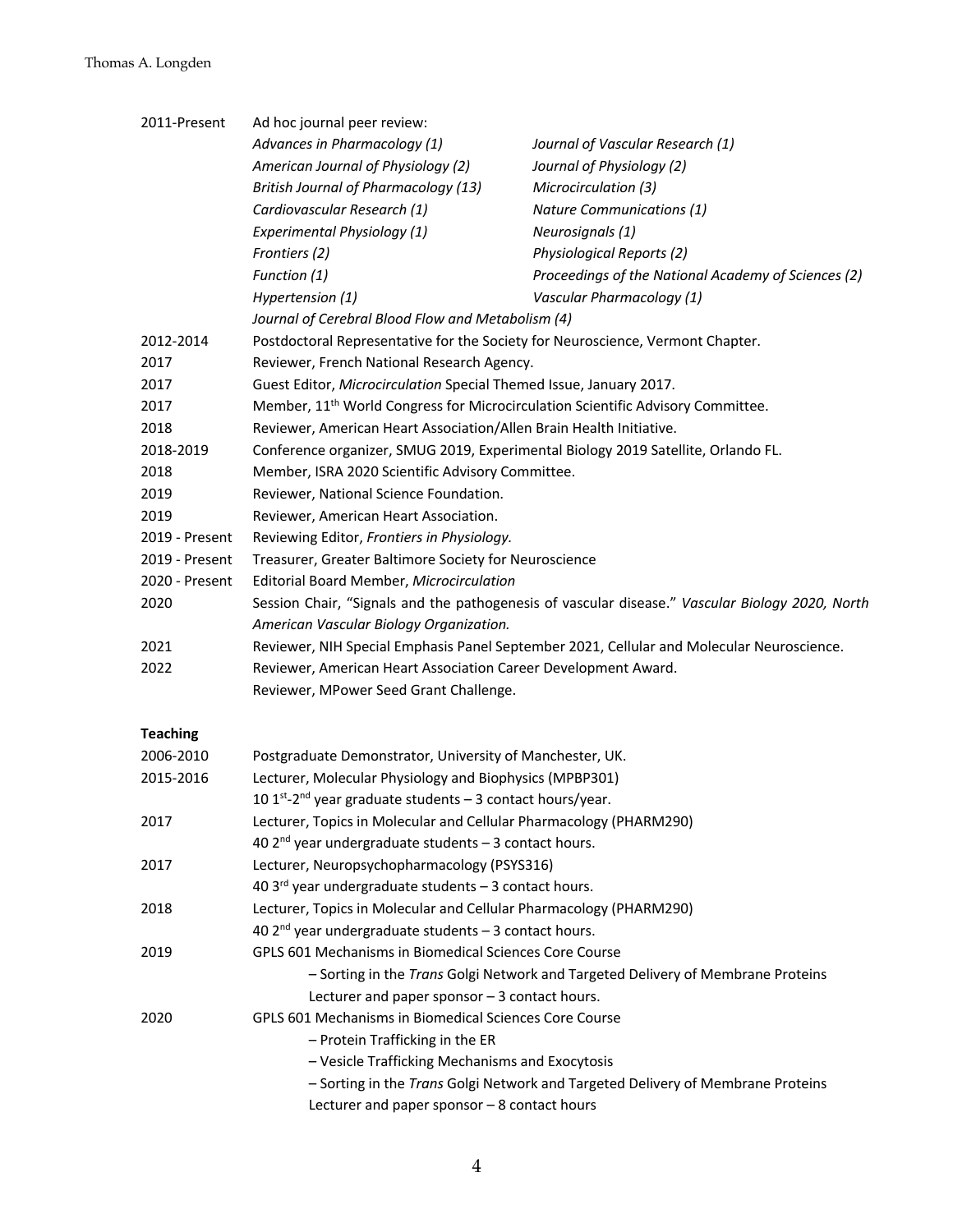|      | - Signaling problem set group leader                                            |
|------|---------------------------------------------------------------------------------|
|      | Medical School Renaissance Curriculum                                           |
|      | - Action Potential Generation and Propagation - 3 contact hours                 |
|      | GPLS 691 Current Topics in Neuroscience                                         |
|      | - Multiphoton Imaging at the Blood-Brain Interface - 1 contact hour             |
|      | GPLS 737 Proseminar in Experimental Design                                      |
|      | - Teaching Assistant - 2 contact hours per week, fall semester                  |
|      | <b>GPLS 750 Topics in Molecular Medicine</b>                                    |
|      | - Vascular Physiology and Pathophysiology - 2 contact hours.                    |
| 2021 | GPLS 601 Mechanisms in Biomedical Sciences Core Course                          |
|      | - Vesicle Trafficking Mechanisms and Exocytosis                                 |
|      | - Sorting in the Trans Golgi Network and Targeted Delivery of Membrane Proteins |
|      | Lecturer and paper sponsor - 7 contact hours total                              |
|      | GPLS 737 Proseminar in Experimental Design                                      |
|      | - Course director and instructor - 30 contact hours through fall semester       |
|      | GPLS 691 Current Topics in Neuroscience                                         |
|      | - Multiphoton Imaging at the Blood-Brain Interface - 1 contact hour             |
|      | <b>GPLS 750 Topics in Molecular Medicine</b>                                    |
|      | - Vascular Physiology and Pathophysiology - 2 contact hours.                    |
| 2022 | Advances in Neuropharmacology through Modern Neuroscience Methods               |
|      | - Multiphoton Microscopy and Neurovascular Interactions - 2 contact hours.      |
|      |                                                                                 |

#### **Mentored Students:**

| 2014         | Julia Campbell (B.Sc in Psychology, final year thesis). Present position: Masters Candidate, Boston<br>University.         |  |  |
|--------------|----------------------------------------------------------------------------------------------------------------------------|--|--|
| 2015-2017    | Benjamin Dahlgren (M.Sc in Pharmacology, final year thesis). Present position: Associate<br>Biochemist at GlaxoSmithKline. |  |  |
| 2018         | Matthew Broomer (B.Sc in Psychology). Present position: PhD Candidate, University of Vermont.                              |  |  |
| 2018         | Daniel Enders (M.Sc in Pharmacology). Present position: Research technician, University of<br>Vermont.                     |  |  |
| 2019-present | Brent Stewart. PhD Candidate, Program in Neuroscience, University of Maryland. Advisor.                                    |  |  |
| 2020         | Colin Robertson. PhD Candidate, Program in Neuroscience, University of Maryland. Lab rotation.                             |  |  |
| 2020-present | Luiruimin (Amy) Xiang. PhD Candidate, Program in Neuroscience, University of Maryland.                                     |  |  |
| 2021         | Isabella Zafra. PhD Candidate, Program in Neuroscience, University of Maryland. Lab rotation.                              |  |  |
|              | Ryan Mayers. PhD Candidate, Program in Neuroscience, University of Maryland. Lab rotation.                                 |  |  |
| 2021-present | Abigail Vigderman. PhD Candidate, Program in Neuroscience, University of Maryland.                                         |  |  |
| 2021-present | Dominic Isaacs. PhD Candidate, Program in Neuroscience, University of Maryland.                                            |  |  |
| 2022         | Julia Whitten. PhD Candidate, Program in Neuroscience, University of Maryland. Lab rotation.                               |  |  |

#### **Grant Support**

| 1R01AG066645 | (PI: Thomas Longden) | 9/1/20-8/31/25 |
|--------------|----------------------|----------------|
|              |                      |                |

#### **National Institute on Aging**

Title: Pericytes as metabolic sentinels in the control of brain blood flow in health and Alzheimer's disease

This project examines the role of pericytes in the control of cerebral blood flow, and how changes in metabolic substrate availability regulate their function in health and Alzheimer's disease.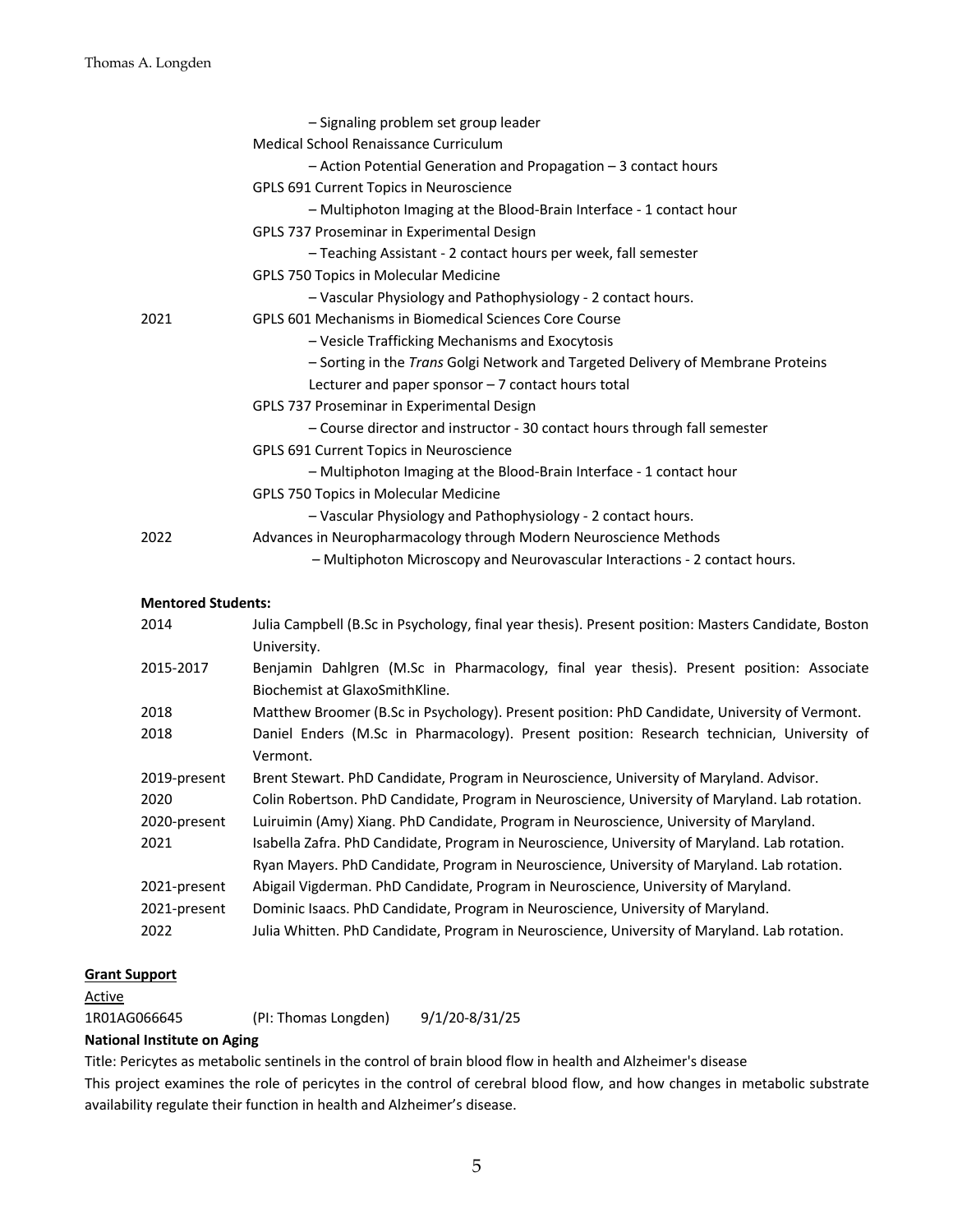Role: Principal Investigator

#### 1DP2OD02944801 (PI: Thomas Longden) 8/15/20-6/30/25

# **NIH Directors New Innovator Award Program**

Title: Vascular Signaling Plasticity - Novel Concepts and Tools for Studying Neurovascular Interactions in Health and Disease This project examines the reprogramming of vascular function in response to neuroplasticity, to precisely match energy demand to supply.

Role: Principal Investigator

#### 19IPLOI34660108 (PI: Thomas Longden) 7/1/19-6/30/21

#### **American Heart Association Innovative Project Award**

Title: Blood flow in learning and memory

This project uses advanced imaging approaches to assess the role of adequate blood flow in learning and memory, and how disruption of blood flow in dementia impacts this.

Role: Principal Investigator

#### 5R01NS115401 (PI: Sava Sakadzic) 5/1/21-04/30/24

#### **National Institute of Neurological Disorders and Stroke**

Title: Investigating the microvascular mechanisms of O2 supply-demand mismatch in small vessel disease using novel highresolution optical imaging.

Here we aim to contribute to this larger project by understanding the disruption of smooth muscle and pericyte calcium in the CADASIL model of cerebral small vessel disease.

Role: Subcontracted co-investigator.

#### Completed

12POST12090001 (PI: Thomas Longden) 07/01/12-06/30/14

#### **American Heart Association Founders Affiliate Postdoctoral Fellowship**

Title: Neurovascular Coupling in Chronic Stress

The goal of this study was to elucidate the molecular mechanism underlying the impairment of neurovascular coupling by chronic stress.

Role: Principal Investigator

Total awarded: \$87,000

#### 14POST20480144 (PI: Thomas Longden) 07/01/14-06/30/15

# **American Heart Association Founders Affiliate Postdoctoral Fellowship**

Title: Hemodynamic Contributions to the Control of Neuronal Function

The goal of this study was to apply optogenetic and pharmacological techniques *in vivo* to elucidate whether changing cerebral blood flow to specific brain regions influences neuronal activity and animal behavior.

Role: Principal Investigator

Total awarded: \$47,000

# 4P20GM103644-04 (PI: Stephen Higgins) 8/1/17-12/31/18

## **NIH/DHHS Vermont Center on Behavior and Health COBRE**

Title: The effects of stress on capillary-to-arteriole communication

This project examines how stress impacts control of cerebral blood flow by capillaries by disrupting capillary electrical and  $Ca<sup>2+</sup>$  signaling mechanisms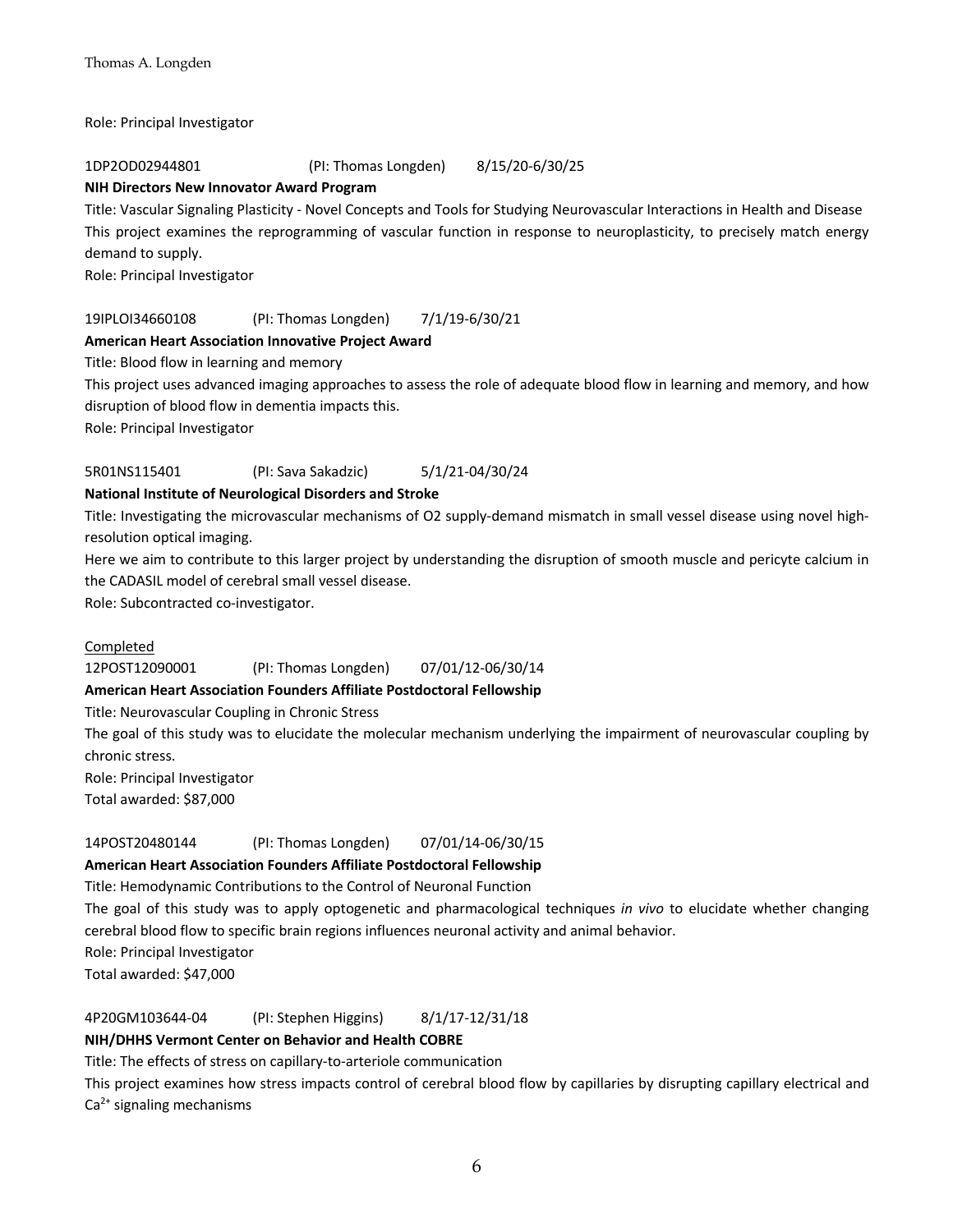Role: Project Director (equivalent to PI for one sub-project of the COBRE) (35%) Total awarded: \$561,600

17SDG33670237/1-3 (PI: Thomas Longden) 7/1/17-6/30/20

#### **American Heart Association Scientist Development Grant**

Title: Vascular signaling plasticity in the brain

This project examines the metacontrol of cerebral blood flow by tuning of the expression of key molecular players in the vasculature in response to neural activity.

Role: Principal Investigator (50%)

Total awarded: \$231,000

#### **Publications**

Peer reviewed journal articles

1. **Longden T**, Dunn K, Draheim H, Nelson M, Weston A, Edwards G (2011) "Intermediate-Conductance Calcium-Activated Potassium Channels Participate in Neurovascular Coupling." *British Journal of Pharmacology*, **164(3):** 922-33.

2. **Longden T**, Dabertrand F, Hill-Eubanks D, Hammack S, Nelson M (2014) "Stress-Induced Glucocorticoid Signaling Remodels Neurovascular Coupling Through Impairment of Cerebrovascular Inwardly Rectifying K+ Channel Function." *Proceedings of the National Academy of Sciences USA*, **111(20):** 7462-7.

3. Villalba N, Sonkusare S, **Longden T**, Tran T, Sackheim A, Nelson M, Wellman G, Freeman K (2014) "Traumatic brain injury disrupts cerebrovascular tone through endothelial inducible nitric oxide synthase expression and nitric oxide gain of function." *Journal of the American Heart Association*, **3(6):** e001474.

4. Longden T, Nelson M (2015) "Vascular Inward Rectifier K<sup>+</sup> Channels as External K<sup>+</sup> Sensors in the Control of Cerebral Blood Flow." *Microcirculation*, **22(3):** 183-196.

5. Balbi M, Ghosh M, **Longden T**, Vega M, Gesierich B, Hellal F, Lourbopoulos A, Nelson M, Plesnila N (2015) "Dysfunction of mouse cerebral arteries during early aging" *Journal of Cerebral Blood Flow & Metabolism* **35(9):** 1445-1453.

Role: Performed multiphoton imaging experiments and analyzed data. Edited manuscript.

6. **Longden T**, Hill-Eubanks D, Nelson M (2016) "Ion Channel Networks in the Control of Cerebral Blood Flow" *Journal of Cerebral Blood Flow & Metabolism*, **36(3):** 492-512.

7. Klitgaard-Povlsen G, **Longden T**, Bonev A, Hill-Eubanks D, Nelson M (2016) "Uncoupling of Neurovascular Communication After Transient Global Cerebral Ischemia is Caused by Impaired Parenchymal Smooth Muscle K<sub>IR</sub> Channel Function" *Journal of Cerebral Blood Flow & Metabolism*, **36(7):** 1195-1201.

Role: Performed multiphoton imaging experiments and analyzed data. Wrote and edited manuscript.

8. Tykocki N, Bonev A, **Longden T**, Heppner T, Nelson M (2017) "Inhibition of vascular smooth muscle inward-rectifier K+ channels restores myogenic tone in mouse urinary bladder arterioles" *American Journal of Physiology Renal Physiology*, **312(5):** F836-F847.

Role: Performed electrophysiological experiments and analyzed data. Edited manuscript.

9. Longden T, Dabertrand F, Koide M, Gonzales A, Tykocki N, Brayden J, Hill-Eubanks D, Nelson M (2017) "Capillary K<sup>+</sup>-sensing initiates retrograde hyperpolarization to locally increase cerebral blood flow" *Nature Neuroscience*, **20:** 717-726.

10. Harraz O, **Longden T**, Dabertrand F, Hill-Eubanks D, Nelson M (2018) "Endothelial GqPCR activity controls capillary electrical signaling and brain blood flow through PIP2 depletion" *Proceedings of the National Academy of Sciences USA*, **115(15):** E3569-E3577.

Role: Performed multiphoton imaging experiments and analyzed data. Edited manuscript.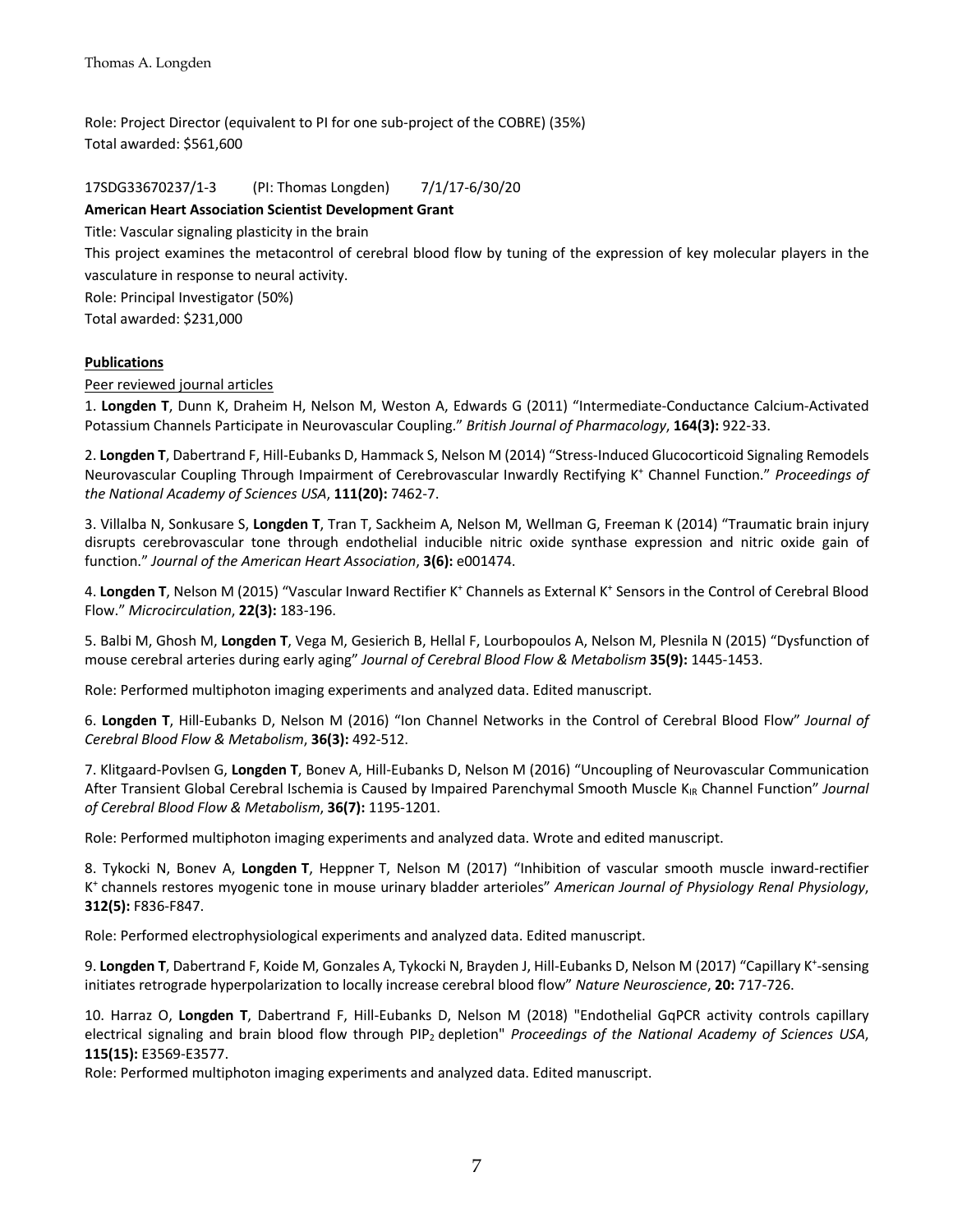11. Harraz O, **Longden T**, Hill-Eubanks D, Nelson M (2018) "PIP2 depletion promotes TRPV4 channel activity in mouse brain capillary endothelial cells" *eLife*. **7:** e38689.

Role: Performed initial electrophysiological experiments and analyzed data. Edited manuscript.

12. Moshkforoush A, Ashenagar B, Harraz O, Dabertrand F, **Longden T**, Nelson M, Tsoukias N. (2020) "Capillary Kir channel as sensor and amplifier of neuronal signals: modeling insights on K<sup>+</sup>-mediated neurovascular communication." *Proceedings of the National Academy of Sciences USA.* **117(28):** 16626-16637.

Role: Provided raw data to support modeling. Edited manuscript.

13. Cleary C, Moreira T, Takakura A, Nelson M, Longden T, Mulkey D. (2020) "Vascular control of the CO<sub>2</sub>/H<sup>+</sup>-dependent drive to breathe in mice." *eLife* **9:** e59499.

Role: Guided Ca<sup>2+</sup> imaging data acquisition and analysis. Edited manuscript.

14. Mughal A, Sackheim A, Sancho M, **Longden T**, Russell S, Lockette W, Nelson M, Freeman K. (2020) "Impaired capillary-toarteriolar electrical signaling after traumatic brain injury." *Journal of Cerebral Blood Flow & Metabolism*. Accepted. Role: Acquired and analyzed imaging data. Edited manuscript.

15. Hariharan A, Weir N, Robertson C, He L, Betsholtz C, **LongdenT** (2020) "The ion channel and GPCR signaling toolkit of CNS pericytes" *Frontiers in Cellular Neuroscience* **14:** 423.

16. Dabertrand F, Harraz O, Koide M, **Longden T**, Rosehart A, Hill-Eubanks A, Joutel A, Nelson M (2021) "PIP2 corrects cerebral blood flow deficits in small vessel disease by rescuing capillary Kir2.1 activity" *Proceedings of the National Academy of Sciences USA* **118:** e2025998118.

Role: Performed *in vivo* imaging experiments and analyzed data. Edited manuscript.

17. **Longden T**\*, Mughal A, Hennig G, Harraz O, Shui B, Lee F, Lee J, Reining S, Kotlikoff M, Konig G, Kostenis E, Hill-Eubanks D, Nelson M (2021) "Local IP3 receptor-mediated Ca2+ signals compound to direct blood flow in brain capillaries". *Science Advances*. **7:** eabh0101.

\*First and co-corresponding author.

Role: Directed experimental design, performed experiments and analyzed data, wrote and edited the paper.

18. Rosehart A, **Longden T**, Joutel A, Dabertrand F (2021) "Prostaglandin E2 dilates intracerebral arterioles when applied onto capillaries, implication in small vessel diseases" *Frontiers in Aging Neuroscience* **13:** 402. Role: Performed experiments and analyzed data, edited the paper.

19. Koide M, Harraz O, Dabertrand F, **Longden T**, Ferris H, Wellman G, Hill-Eubanks D, Greenstein A, Nelson M (2021) "Differential restoration of functional hyperemia by antihypertensive drug classes in hypertension-related cerebral small vessel diseases" *Journal of Clinical Investigation*, online ahead of print. Role: Performed experiments and analyzed data, edited the paper.

20. Hariharan A, Robertson C, **Longden T** (2022) "Pericytes are metabolic sentinels that tune blood flow according to brain glucose import". In preparation.

21. Xiang L, Hariharan A, **Longden T** (2022) "KATP channels as metabolic sentinels in the brain". *Frontiers in Molecular Neuroscience.* In preparation.

22. Hariharan A, Zhao G, Lederer WJ, **Longden T** (2022) "Control of blood flow by pericytes in heart and brain". *Annual Review of Physiology.* In preparation.

23. Weir N, Xiang L, Garcia DG, **Longden T** (2022) "Vascular signaling plasticity precisely matches metabolic supply to neuronal demand in the brain". In preparation.

#### Commentaries:

1. Weir N, **Longden T** (2021) "Pathologically Entangled: Brain trauma-evoked ROS imbalance disrupts Kir channel function in distant peripheral vessels". Function, **2:** zqab021.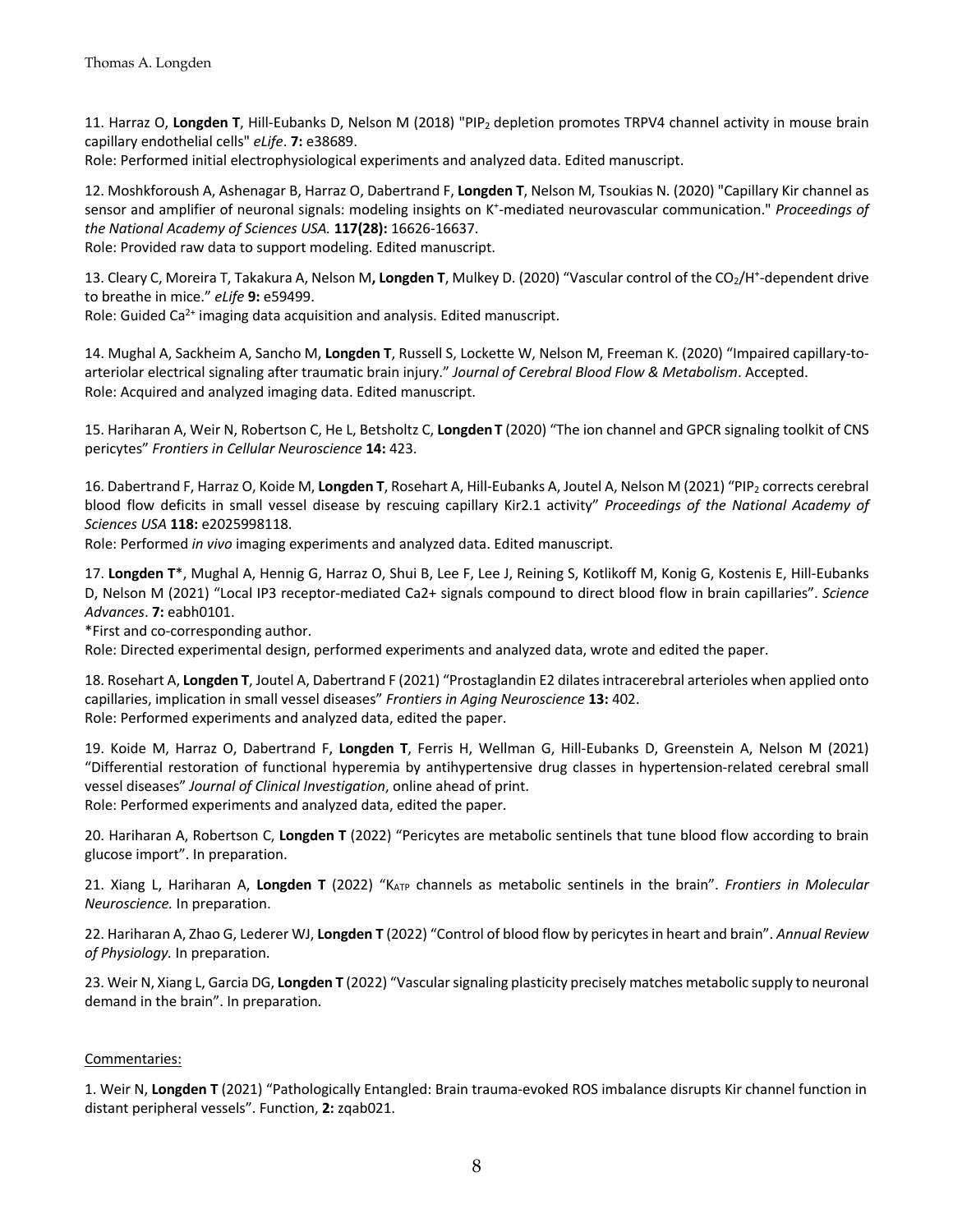#### Book Chapters:

1. Garcia D, Longden T (2020) "Ion channels and Ca<sup>2+</sup> signaling in the capillary endothelium". Current Topics in Membranes, **85:** 261-300.

#### Editorials:

1. Welsh D, **Longden T** (2017) "Endothelial Signaling and the Dynamic Regulation of Arterial Tone: A Surreptitious Relationship" *Microcirculation,* **24(3):** 10.1111/micc.12370.

#### Abstracts:

1. Harno E, Weston A, **Longden T**, Absi M, Ruat M, Dodd R, Edwards G (2006) "Evidence for the presence of GPRC6A in the rat mesenteric artery." *Acta Pharmacolica Sinica* **27 (1):** 155-156.

2. **Longden T**, Edwards G, Weston A, Draheim H, Hengerer B (2008) "Evidence in favour of an intermediate-conductance calcium-activated potassium channel in cortical astrocytes" *Fundamental and Clinical Pharmacology* **22(2):** 9.

3. **Longden T**, Draheim H, Weston A, Edwards G (2009) "The Expression of Small- and Intermediate-Conductance Calcium-Activated Potassium Channels in Astrocytes of the Mouse Brain" *Proceedings of the British Pharmacological Society* at www.pA2online.org/abstracts/Vol7Issue4abst001P.pdf

4. **Longden T**, Nelson M (2011) "Recruitment of the Vascular Endothelium into Neurovascular Coupling" *Proceedings of the British Pharmacological Society* at bps.conference-services.net/resources/344/2833/pdf/bpswinter2011\_0113.pdf

5. **Longden T**, Nelson M (2012) "Recruitment of the Vascular Endothelium into Neurovascular Coupling." *FASEB Journal* **26:**  842.4.

6. **Longden T**, Dabertrand F, Hammack S, Nelson M (2013) "Impairment of Neurovascular Coupling by Chronic Stress" *FASEB Journal* **27:** 925.9.

7. N Villalba, **T Longden**, M Nelson, G Wellman, K Freeman (2014) "Enhanced endothelial nitric oxide production impairs cerebrovascular tone after brain trauma" *FASEB Journal* **28:** 1070.1.

8. **Longden T**, Bonev A, Nelson M (2014) "Calcium Signaling in the Choroid Plexus Epithelium." *FASEB Journal* **28:** 1097.11.

9. **Longden T**, Dabertrand F, Hill-Eubanks D, Hammack S, Nelson M (2014) "Glucocorticoid Signaling Mediates Stress-Induced Impairment of Neurovascular Coupling" *FASEB Journal* **28:** 841.4.

10. **Longden T**, Nelson M (2015) "Unique Ion Channel Properties of Brain Capillary Endothelial Cells" *FASEB Journal* **29:** 832.9.

11. Longden T, Nelson M (2015) "Potassium sensing by capillary K<sub>IR</sub> channels regulates cerebral blood flow" *Journal of General Physiology* **146(3):** 10A.

12. Gonzales A, **Longden T**, Shui B, Kotlikoff M, Nelson M (2015) "Contractile Pericytes Determine the Direction of Blood Flow at Capillary Bifurcations." *Journal of General Physiology* **146(3):** 6A-7A.

13. Dabertrand F, Harraz O, **Longden T**, Brayden J, Nelson M (2016) "Remote Control of Intracerebral Arteriole Diameter by Capillary TRPV4 and TRPV3 Channels." *FASEB Journal* **30:** Ib780.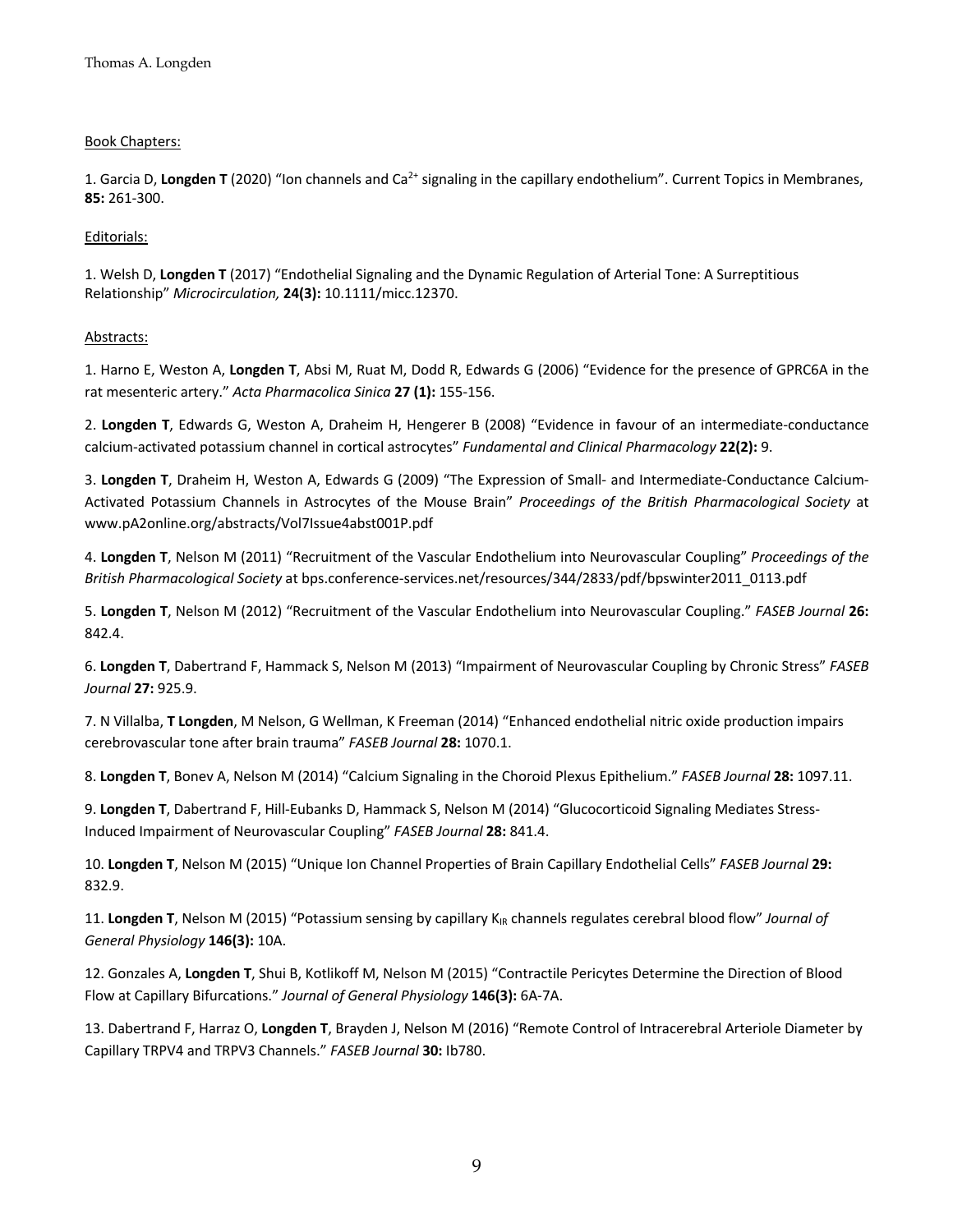14. Gonzales A, **Longden T**, Dabertrand F, Shui B, Kotlikoff M, Nelson M (2016) "Pericyte-Mediated Alterations of Blood Flow Distribution at Capillary Bifurcations in a Genetic Model of Cerebral Ischemic Small Vessel Disease" *Journal of General Physiology* **148(2):** 13A.

15. **Longden T**, Nelson M (2016) "Critical Role of Nitric Oxide in Capillary-to-Arteriole Electrical Signaling in the Brain" *Journal of General Physiology* **148(2):** 22A-23A.

16. Harraz O, **Longden T**, Dabertrand F, Nelson M (2017) "Capillary endothelial Gq protein-coupled receptors and PIP2 toggle signaling between TRPV4 and Kir2 channels in the brain" *FASEB Journal* **31:** 681.1

17. Moshkforoush A, **Longden T**, Dabertrand F, Nelson M, Tsoukias N (2017) "A Mathematical Model of Cerebral Blood Flow Control: Role of Kir Channels" *FASEB Journal* **31:** 684.20.

18. Moshkforoush A, **Longden T**, Dabertrand F, Harraz O, Nelson M, Tsoukias N (2018) "Kir mediates Regenerative and Directional Conduction of Hyperpolarization in Brain Capillaries: Importance for Neurovascular Coupling" *FASEB Journal* **32:** 712.12.

19. **Longden T**, Harraz O, Hennig G, Shui B, Lee F, Lee J, Reining S, Kotlikoff M, Kostensis E, König G, Hill-Eubanks D, Nelson M (2019) "Neural activity drives dynamic Ca2+ signals in capillary endothelial cells that shape local brain blood flow" *FASEB Journal* **33:** 688.8.

20. Freeman K, **Longden T**, Mughal A, Boucher M, Sackheim A, Russell S, Hennig G, Lockette W, Nelson M (2019) "Traumatic brain injury impairs cerebral blood flow regulation through disruption of inside-out signaling between capillaries and upstream arterioles" *Shock* **51:** 104.

21. Koide, Dabertrand F, **Longden T**, Harraz O, Tykocki N, Wellman G, Nelson M (2019) "Crippled capillary-to-arteriole electrical signaling impairs functional hyperemia in a mouse model of chronic hypertension" *Journal of Cerebral Blood Flow & Metabolism*, **39:** 51.

22. Mughal A, Longden T, Hennig G, Nelson M (2020) "Endothelial Ca<sup>2+</sup> Signals in Penetrating Arterioles Control Local Blood Flow in the Brain" *FASEB Journal* **34:** s1.04433.

23. Hariharan A, Robertson C, Betsholtz C, Longden T (2020) "Capillary Pericyte K<sub>ATP</sub> Channel Activation Drives the Dilation of Upstream Cerebral Arterioles" *Biophysical Journal* **120:** 326a.

#### **Major Invited Speeches**

1. **Federation of European Pharmacological Societies.** Platform talk. "The role of Astrocytic IK channels in Neurovascular Coupling". Manchester, UK, 2008.

2. **NBH Research Forum.** Vermont chapter of the Society for Neuroscience. Speaker. "Neurovascular coupling in the stressed amygdala". Burlington, VT, 2014.

3. **Neuroscience.** Nanosymposium speaker. "Stress-induced glucocorticoid signaling remodels neurovascular coupling through impairment of cerebrovascular K<sub>IR</sub> channel function". Washington, DC, 2014.

4. **University of Oxford, UK.** Department of Pharmacology, invited seminar. "Stress-induced glucocorticoid signaling remodels neurovascular coupling through impairment of cerebrovascular  $K_{IR}$  channel function". Oxford, UK, 2014

5. **Smooth Muscle Underground.** Invited speaker. "Stress-induced glucocorticoid signaling remodels neurovascular coupling through impairment of cerebrovascular  $K_{IR}$  channel function". San Diego, CA, 2014.

6. Experimental Biology. Invited speaker. "Potassium Sensing by Capillary K<sub>IR</sub> Channels Regulates Cerebral Blood Flow". San Diego, CA, 2016.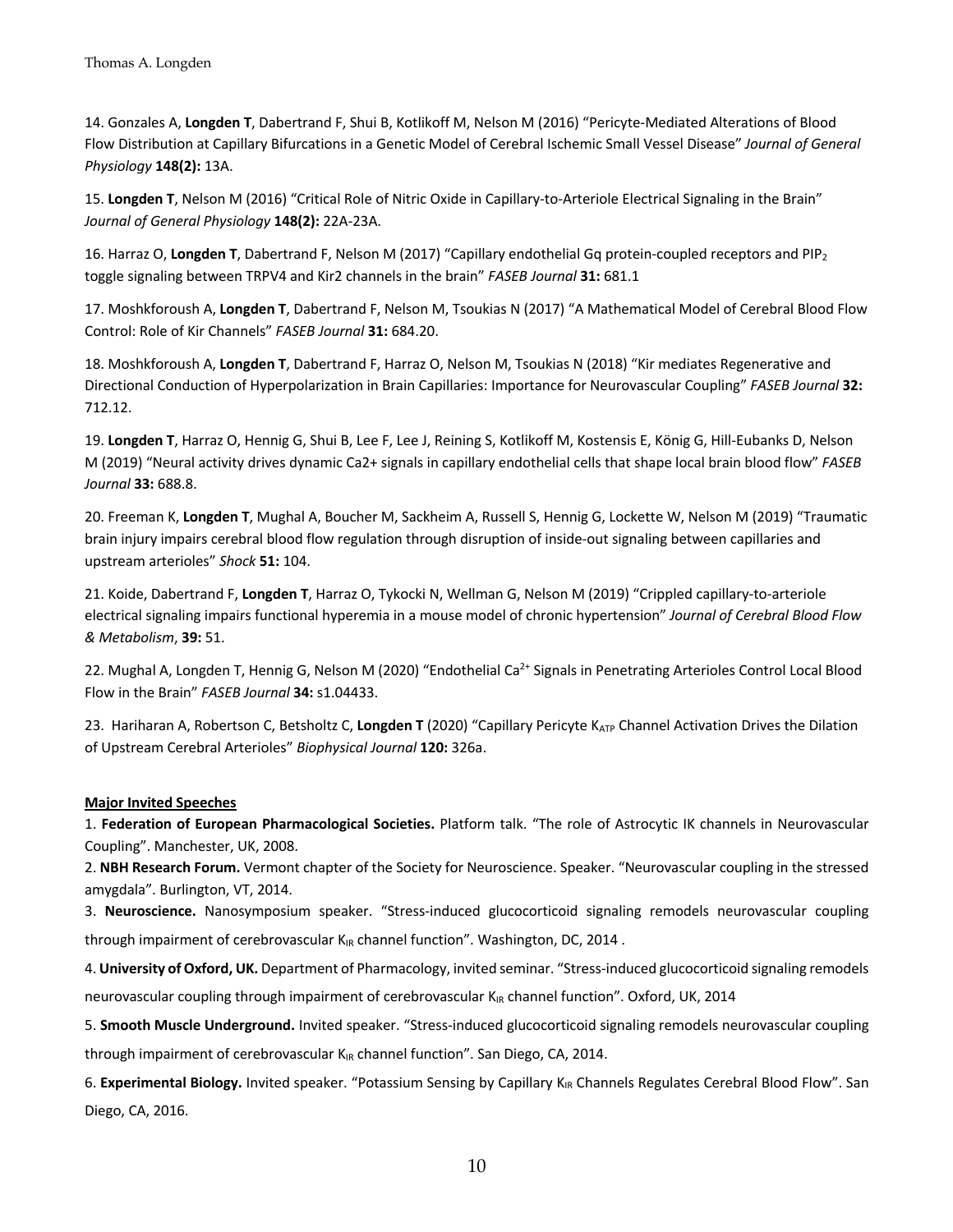7. **FASEB Smooth Muscle Congress.** Invited Speaker. "Control of brain blood flow by capillary-to-arteriole communication". Lisbon, Portugal, 2016.

8. **UC Davis Distinguished Lecture in Physiology.** Department of Physiology and Membrane Biophysics, invited seminar. "Translating thought into blood flow: Capillary-to-arteriole communication in the brain". Davis, CA, 2016

9. **University of Reno, NV.** Department of Physiology, invited seminar. "Translating thought into blood flow: Capillary-toarteriole communication in the brain." Reno, NV, 2016

10. **NBH Research Forum.** Vermont chapter of the Society for Neuroscience. Speaker. "Brain capillaries act as a sensory web to translate neural activity into blood flow". Burlington, VT, 2017.

11. **ISRA 2017.** Invited speaker. Title: "Capillary-to-arteriole communication regulates blood flow into the brain". Manchester, UK, 2017.

12. **University of Maryland.** Department of Physiology, invited seminar. Title: "Control of brain blood flow by capillary calcium signaling". Baltimore, MD, 2017.

13. **11th World Congress for Microcirculation.** Platform talk. "Capillary Ca2+ Signals Generate Nitric Oxide to Tune Local Brain Blood Flow". Vancouver, Canada, 2018.

14. **UC Davis, CA.** Department of Physiology and Membrane Biophysics, invited seminar. "Food for Thought: Capillary Control of Cerebral Blood Flow". Davis, CA, 2018.

15. **University of Pennsylvania.** Department of Physiology, invited seminar. "Food for Thought: Capillary Control of Cerebral Blood Flow". Philadelphia, PA, 2018.

16. **University of Maryland.** Department of Anatomy and Neurobiology, invited seminar. "Food for Thought: Capillary Control of brain blood flow". Baltimore, MD, 2020.

17. **Microcirculatory Society Cerebral Blood Flow Webinar.** Invited speaker. "Capillary Calcium Signaling in the Brain." Online, 2020.

18. **Texas A & M University.** Department of Medical Physiology, invited seminar. "Capillary Control of Brain Blood Flow". Online, 2021.

19. **University of Virginia.** Department of Molecular Physiology and Biological Physics, invited seminar. "Metabolic Control of Brain Blood Flow Through Endothelial and Pericyte Interactions". Online, 2021.

20. **Tulane University.** Department of Pharmacology, invited seminar. "Vascular Signaling Plasticity". New Orleans, LA, 2021.

20. **ISRA 2021.** Invited speaker. "Vascular Signaling Plasticity". Lake Tahoe, CA, USA, 2021. Postponed until 2023.

21. **12th World Congress for Microcirculation.** Platform talk. "Pericytes are metabolic sentinels that protect brain energy supply". Beijing, China, 2022.

22. **7th UC Davis Cardiovascular Symposium.** Expert panelist. Davis, CA, 2022.

23. **University of Tennessee Health Science Center.** Department of Physiology, invited seminar. "Vascular Signaling Plasticity". Online, 2022.

#### **Proffered Communications**